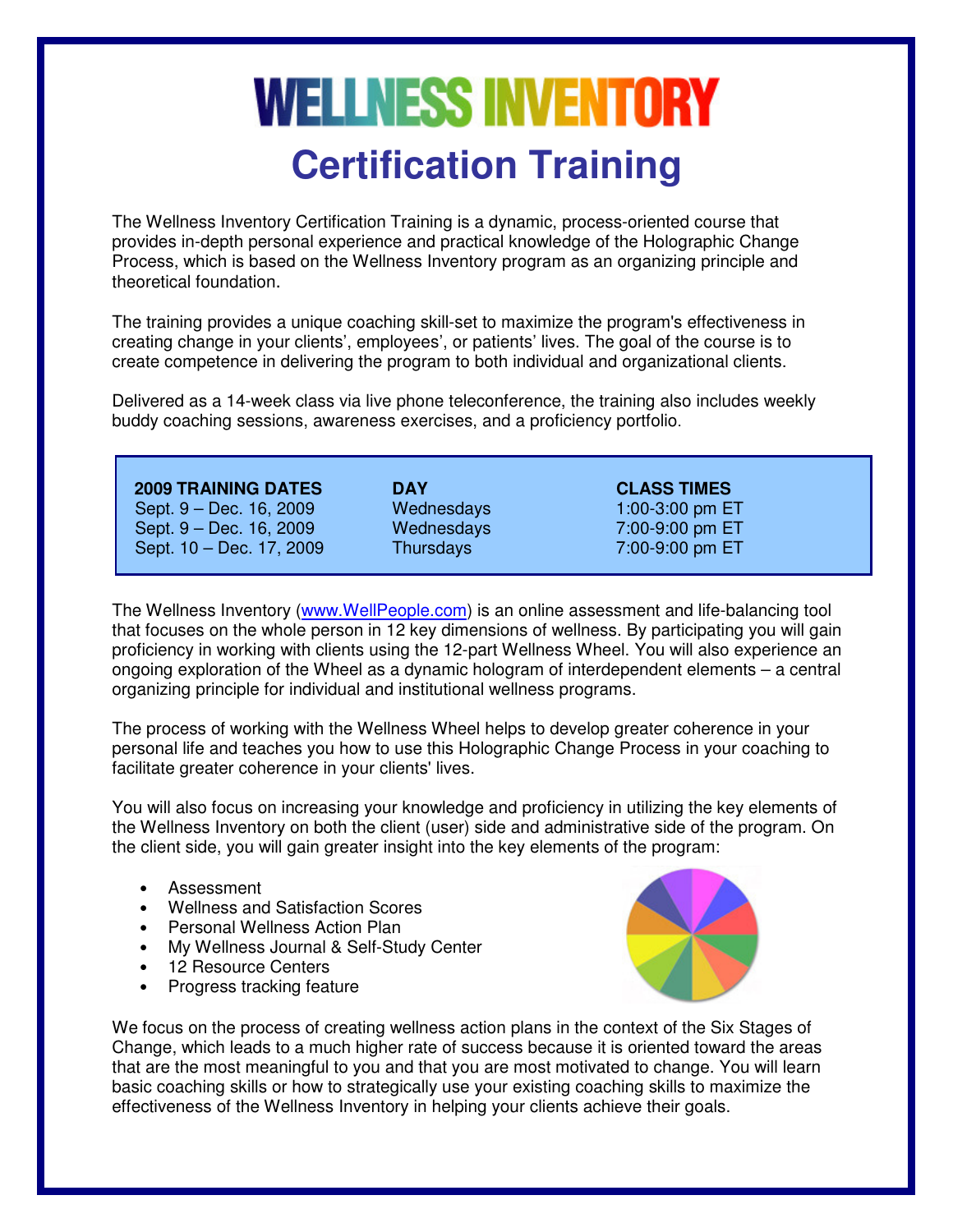# **Wellness Energy System - 12 Life Processes**



2002. John W. Travis and Healthworld Online

The wellness model used in the training is based on Wellness Energy System developed by wellness pioneer, Dr. John W. Travis, MD, MPH, the originator of the Wellness Inventory.

On the administrative/coaching side, you will be trained to use a suite of online wellness program management tools to facilitate coaching, reporting and communicating with program participate to support implementing the Wellness Inventory within individual, group and organizational settings in order to achieve optimal results.

From a business and marketing perspective, you will learn strategies for using the program to:

- Create a wellness dimension in your practice
- Quickly determine client's "change readiness" in each dimension of wellness
- Create the context for ongoing wellness coaching
- Build your practice and increase client retention
- Create new profit centers
- Work with individuals, groups and organizations

 **"The training met all of my expectations to move my coaching practice and business to the next level. The program provides coaches with a plethora of resources that can be incorporated into wellness coaching in limitless settings."** 

#### **Pamela Burris RN, MSN, AHN-BC**

You will also learn strategies for using the Wellness Inventory as an organizing principle for implementing wellness programs in various markets - corporate wellness, hospitals, spas, as well as wellness centers and clinics. This will include learning how to integrate monthly workshops on the 12 dimensions of wellness into an institutional program in order to provide education and accountability, to support the coaching process, and to foster a positive outcome for participants.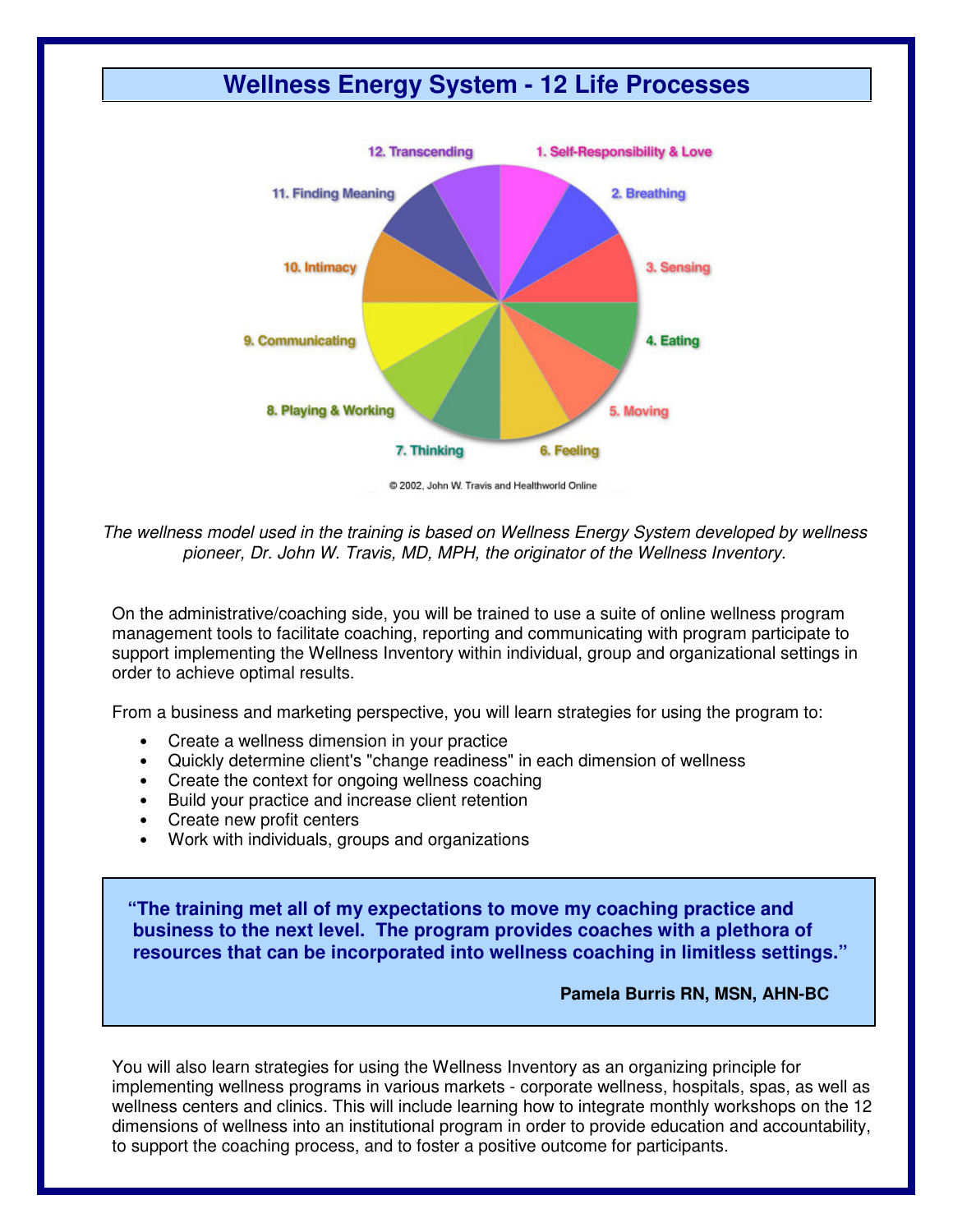**Who is it for?:** The Certification Training is for life coaches, wellness coaches, consultants, health professionals, wellness and spa professionals, therapists, and corporate trainers. Onsite intensive trainings may be arranged for corporations, spas and hospitals.

Graduates are designated as a Certified Wellness Inventory Facilitator. Graduates who complete our 7 week Holographic Coaching Practicum are designated a Certified Wellness Inventory Coach.

**Cost:** Fall CertificationTrainings: **\$1,195** (\$1,095 if paid by August 1, 2009) Holographic Coaching Practicum - **\$495** Certification Training & Holographic Coaching Practicum - **\$1,595**

**Payment:** Credit card, Checks. Payment plans available with four monthly payments.

**Continuing Coaching Education (CCE):** The course is approved by the International Coach Federation (ICF) for 20 hours of continuing coaching education credits as well as for portfolio certification. Of the 20 CCEUs, 10.5 hours are for core competencies, 5 hours for development of coaching practice, and 4.5 hours for personal development of the coach.



**Intensive Trainings:** For those unable to accommodate the 13-week training schedule, we offer a 3-day weekend intensive training. The intensive is designed for those who plan to administer the Wellness Inventory, but don't intend to coach; professionals who would like to carry out their work in a more coach-like manner; or for trained coaches in need of fast-track training. Intensives are delivered in beautiful Asheville, NC, in the Smoky Mountains. Cost: \$1,395**.** More on Intensive Trainings: http://www.WellPeople.com/Intensives\_2009.pdf

## **INSTRUCTORS:**

**Bobbie Burdett**, Director of Training for HealthWorld Online, was a co-creator of the first wellness center in the U.S. in 1975 with wellness pioneer and originator of the Wellness Inventory John W. Travis, MD. She developed the wellness coaching process for the center and has been coaching for the past 30 years. In the process, she has developed an unparalleled depth of understanding of the Wellness Inventory. A lifelong learner, she has studied many aspects of wellness for nearly 40 years, has been instrumental in honing and updating the assessment and commentaries of the Wellness Inventory. Bobbie lives in Asheville, NC. (More - www.WellPeople.com/WellnessTeam.asp)

**Jim Strohecker**, President / co-founder of HealthWorld Online (www.healthy.net), the first online network focused on alternative health and wellness, is co-developer of the Wellness Inventory online program, and the Wellness Inventory Certification Training. With over 30 years of experience in human potential, wellness and holistic health, he has been a leader in the wellness revolution via the publishing and Internet media. Co-author of five books, he was executive editor of the influential book, Alternative Medicine: The Definitive Guide, and is publisher of Healthy Update, a weekly e-newsletter and wellness and integrative health. Jim lives in Los Angeles, CA. (More - www.wellpeople.com/WellnessTeam.asp)

## **To register, or for more information, contact:**

**James Strohecker** HealthWorld Online 310-823-9553 iim@healthy.net

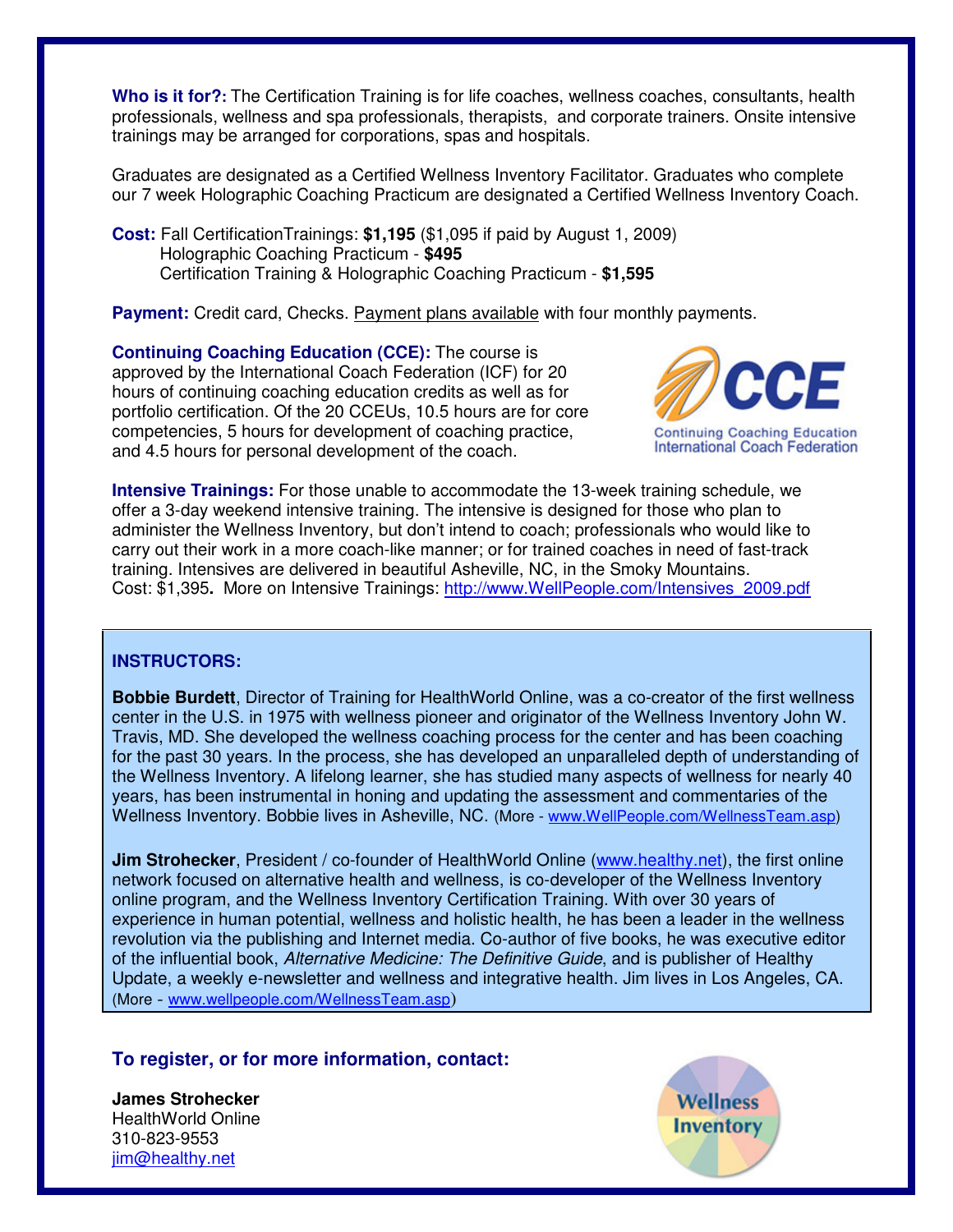## **TESTIMONIALS FROM GRADUATES**

 'Whether you're working in private practice, a corporate wellness program, a hospital, or a community setting, the Wellness Inventory Certification Training will be an essential tool to help clearly evaluate not only the effectiveness of a wellness program, but the depth of commitment, understanding, and integration of wellness principles that will accompany you for a lifetime."

#### **Meg Jordan, PhD, RN**

Dept. Chair, Professor, Integrative Health Studies California Institute of Integral Studies

 "During my career, I have had much experience as a student and as a teacher…this class was the best class that I have ever taken and am so lucky to have had the opportunity to begin the learn about the Wellness Inventory. I am planning on starting a private practice that will be centered around this process, because in taking this course I was able to personally discover that it really works!"

#### **Beth Treiber, MS, RN, NP**  The Art of Health

 "Before taking the Wellness Inventory Certification Training, I looked at the Wellness Inventory as just another assessment in my toolbox. Participating in this course not only addressed my personal wellness foundation, but it also gave me an amazing tool for helping clients understand the integrative nature of all dimensions of being. As a holistic wellness coach, I strive to promote multidimensional balance and the Wellness Inventory makes it elementary and accessible for everyBODY. Bobbie and Jim are definitely living their life purpose and it shows in their teaching style, their willingness to share resources, and their ability to honor individuality. I am forever grateful for this experience. I truly feel empowered to live well and to help others do the same!"

#### **Michele Sutton, MA, CHES**

Wellness Coach, Health Educator, and Nia Instructor www.wellrefined.com

 "This training is phenomenal. It is a great course for every health care provider, because it allows for deep exploration into the aspects of your own wellness, so that you have more to offer clients. The training is a terrific organizational framework for wellness. As a nurse and traditional naturopathic student, I thought I knew a lot about wellness coming into the course. I quickly realized I had a lot to learn! I am leaving the course a transformed person!"

#### **Buddy Ann Ross, RN, BSN, MS**  Wadsworth, OH

 "I highly recommend this training to any professional coach who wants to expand their client offerings, as well as acquire an array of new coaching skills. You will learn how to increase your clients' awareness and as an added bonus, you have an opportunity to improve your wellness status."

#### **Tina Elliot, MBA, PCC**

 Professional Certified Coach Health & Wellness Coach ICF Ethics & Standards Committee Member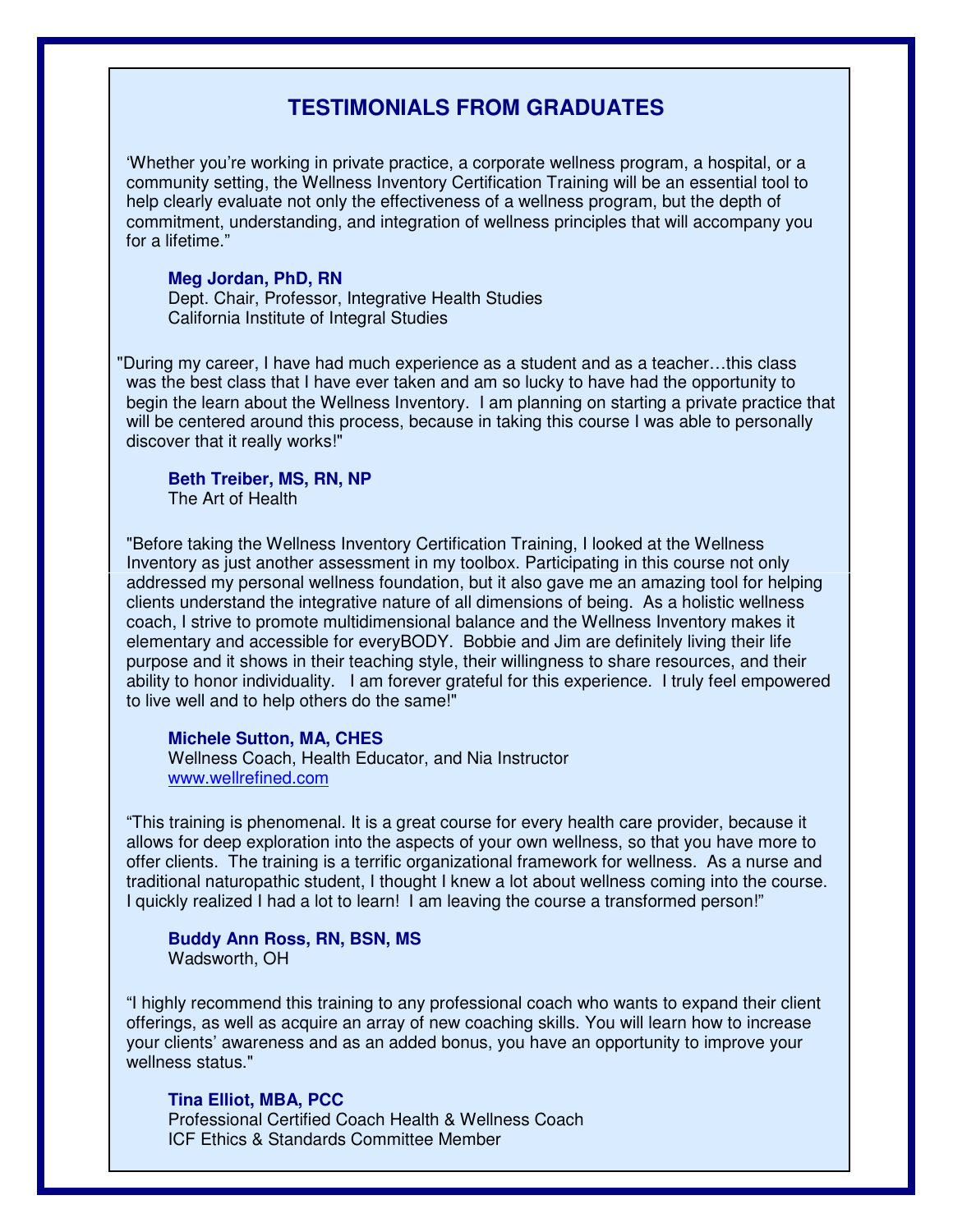"I thoroughly enjoyed every aspect of the training program. It's a very beneficial program for a wide range of lay people and professionals. Even though I have been involved in self-care and healing for many years now, I was able to explore new layers. The 12 dimensions of wellness are organized and represented eloquently. I look forward to this new tool facilitating my client's wellness as well as my continued exploration of wellness."

**Barbara Denison ARNP, AHN-BC** (Advanced Holistic Nurse - Board Certified) Holistic Nursing Consultants, Wichita, KS

 "I found the training to be an exceptional experience both academically and personally. The teachers, readings, class participation and coaching sessions not only provided information and skills training, but more importantly, supported integration of the material leading to attitudinal, perceptual and personal transformation. This class not only assists the coach in the coaching process but l also helps the participant in their own personal wellness journey."

#### **Betsy Buselli, PhD, RN**

 "This is an invaluable tool for any health practitioner desiring to make positive changes in their patients' lives. I know this will only enhance the work I do with my patients."

#### **Wanda J. Bedinghaus, MD**

www.harmoniacenter.com

 "I considered doing this training for over a year before actually enrolling and I am so grateful I took the leap. I have been coaching young adults in a college setting for many years and also have a background in holistic health education. I had envisioned offering a more holistic approach to coaching students as well as doing wellness workshops, but did not have a framework to do this - until now. This training is so comprehensive in terms of working with the developmental change process and the approach to coaching is very effective in guiding others as they work towards implementing healthy behaviors into their life. The information presented is so rich in content and the wellness wheel of 12 dimensions so complete in its coverage of overall health. This training also offered a wonderful opportunity to give some attention and support to my own process of change and I believe it will continue to positively affect the quality of my life. I highly recommend this course."

## **Stephanie Venizelos, M.A.**

Education Coordinator/Coach

 "Did you happen to see the movie 'As Good as it Gets' with Jack Nicholson? I remember a scene when Nicholson's character says to the woman he'd fallen in love with, 'You make me want to be a better man'. Something similar rings in my ears this evening, in the sense that both of you have spirits that inspire me to grow into something bigger, some larger aspect of myself. Thank you both for that! This is a deeply important class and I am really thankful."

**Lori Boothroyd, PhD**  Certified Coach, Psychologist

More Testimonials: www.WellPeople.com/Certification\_Testimonials.asp